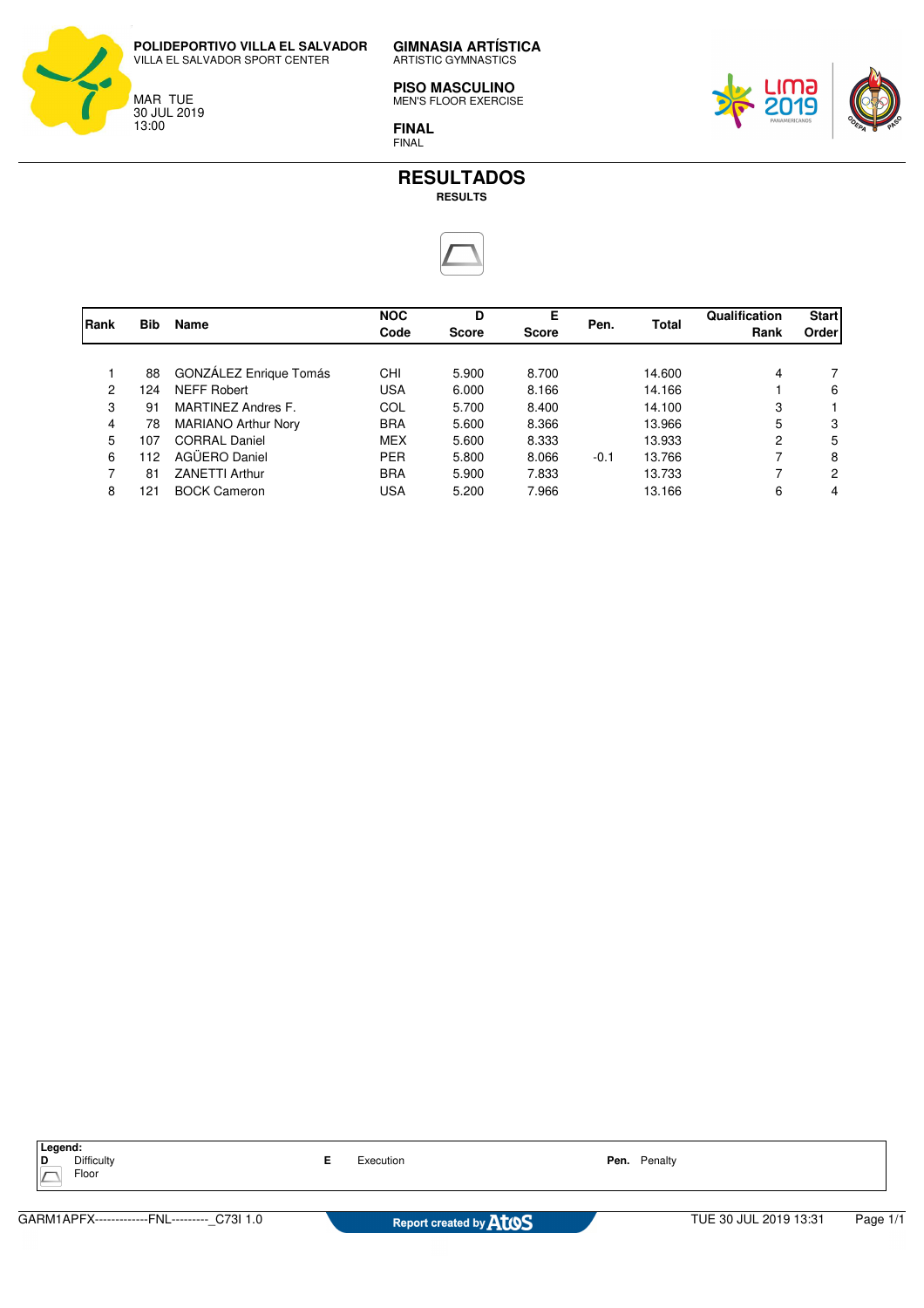**GIMNASIA ARTÍSTICA POLIDEPORTIVO VILLA EL SALVADOR** VILLA EL SALVADOR SPORT CENTER



ARTISTIC GYMNASTICS

**CABALLO CON ARZONES MASCULINO** MEN'S POMMEL HORSE



**FINAL** FINAL



|      |            | Name                             | <b>NOC</b>           | D            | Е     |              |        | Qualification  | <b>Start</b> |
|------|------------|----------------------------------|----------------------|--------------|-------|--------------|--------|----------------|--------------|
| Rank | <b>Bib</b> |                                  | Code<br><b>Score</b> | <b>Score</b> | Pen.  | <b>Total</b> | Rank   | Order          |              |
|      |            |                                  |                      |              |       |              |        |                |              |
|      | 77         | <b>BARRETTO Francisco Carlos</b> | <b>BRA</b>           | 5.600        | 7.933 |              | 13.533 | 5              | 5            |
| 2    | 124        | NEFF Robert                      | <b>USA</b>           | 5.600        | 7.866 |              | 13.466 | 4              |              |
| 3    | 89         | CALVO Carlos Alberto             | COL                  | 5.400        | 7.833 |              | 13.233 | 8              | 4            |
| 4    | 123        | <b>MALONE Brody</b>              | <b>USA</b>           | 5.600        | 7.166 |              | 12.766 |                | 2            |
| 5    | 107        | <b>CORRAL Daniel</b>             | <b>MEX</b>           | 5.100        | 7.483 |              | 12.583 | 3              | 6            |
| 6    | 82         | <b>CLAY Zachary Nathaniel</b>    | CAN                  | 4.900        | 7.466 |              | 12.366 | $\overline{c}$ | 3            |
| 7    | 84         | <b>KARSTADT Justin</b>           | CAN                  | 5.000        | 7.366 |              | 12.366 | 7              |              |
| 8    | 115        | MORETO Jesus                     | <b>PER</b>           | 4.400        | 6.066 |              | 10.466 | 10             | 8            |

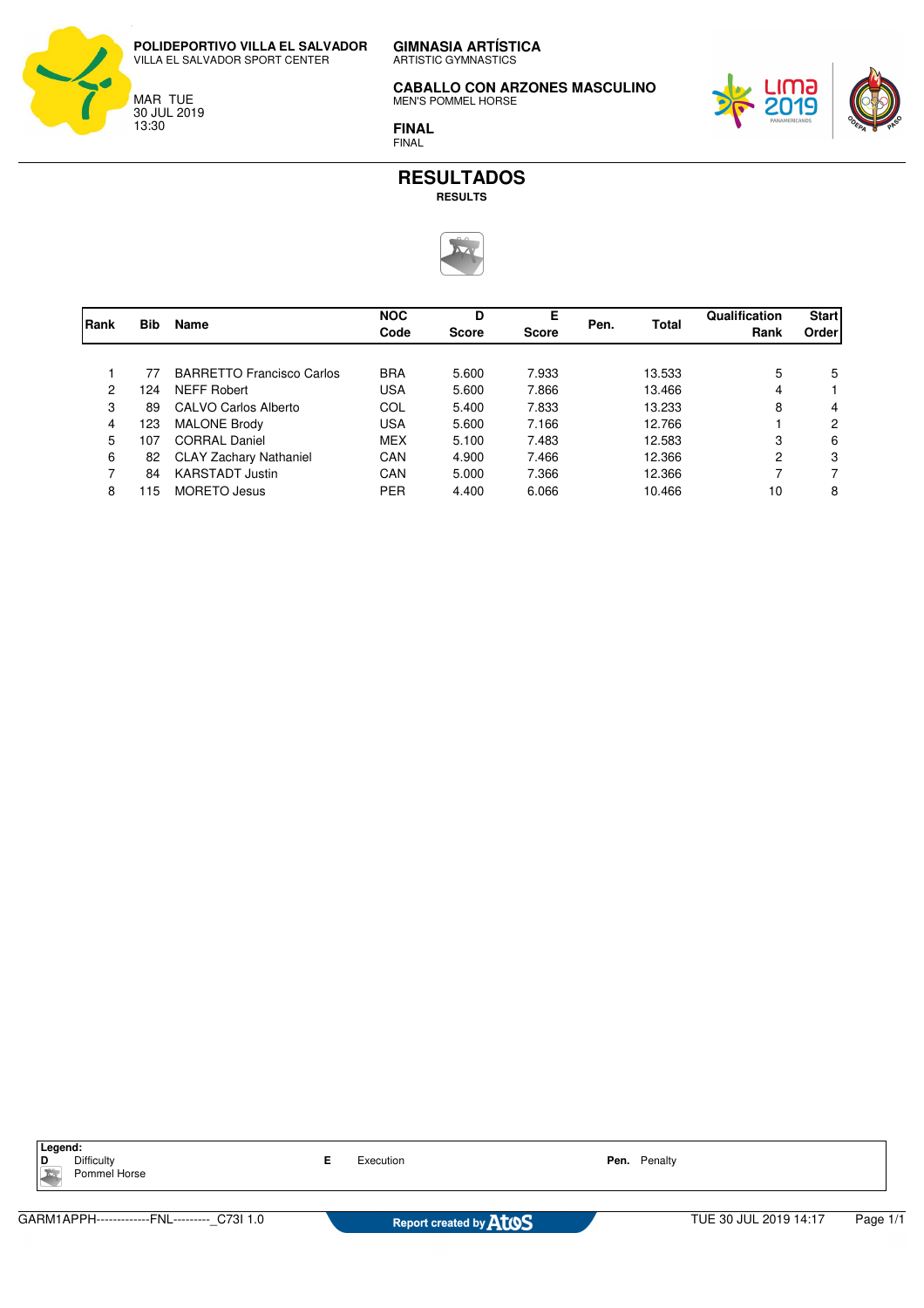

**GIMNASIA ARTÍSTICA** ARTISTIC GYMNASTICS

**ANILLOS MASCULINO** MEN'S RINGS

**FINAL** FINAL





|              |            | <b>Name</b>                     | <b>NOC</b> | D            | Е            |      |              | Qualification | <b>Start</b> |
|--------------|------------|---------------------------------|------------|--------------|--------------|------|--------------|---------------|--------------|
| <b>IRank</b> | <b>Bib</b> |                                 | Code       | <b>Score</b> | <b>Score</b> | Pen. | <b>Total</b> | Rank          | Order        |
|              |            |                                 |            |              |              |      |              |               |              |
|              | 108        | DE LUNA Fabian                  | <b>MEX</b> | 6.000        | 8.500        |      | 14.500       | 3             |              |
| 2            | 81         | <b>ZANETTI Arthur</b>           | <b>BRA</b> | 6.000        | 8.400        |      | 14.400       |               | 2            |
| 3            | 74         | <b>MOLINARI Federico Martin</b> | <b>ARG</b> | 5.900        | 8.166        |      | 14.066       | 2             | 4            |
| 4            | 80         | SOUZA Caio                      | <b>BRA</b> | 6.000        | 8.066        |      | 14.066       | 8             | 6            |
| 5            | 90         | <b>LUGO Didier Yamit</b>        | COL        | 6.100        | 7.833        |      | 13.933       | 4             | 5            |
| 6            | 83         | <b>COURNOYER René</b>           | CAN        | 5.300        | 8.533        |      | 13.833       | 5             |              |
| 7            | 75         | VILLAFAÑE Daniel A.             | <b>ARG</b> | 5.800        | 7.833        |      | 13.633       | 6             | 8            |
| 8            | 99         | <b>ROSENDI Rafael</b>           | <b>CUB</b> | 5.700        | 7.800        |      | 13.500       | 7             | 3            |

| Legend:<br><b>Difficulty</b><br>D<br>Rings<br>÷ | Execution |                                           | Pen. Penalty |                       |          |  |
|-------------------------------------------------|-----------|-------------------------------------------|--------------|-----------------------|----------|--|
|                                                 |           |                                           |              |                       |          |  |
| GARM1APSR-------------FNL--------- C73I 1.0     |           | Report created by <b>AT<sub>10</sub>S</b> |              | TUE 30 JUL 2019 15:45 | Page 1/1 |  |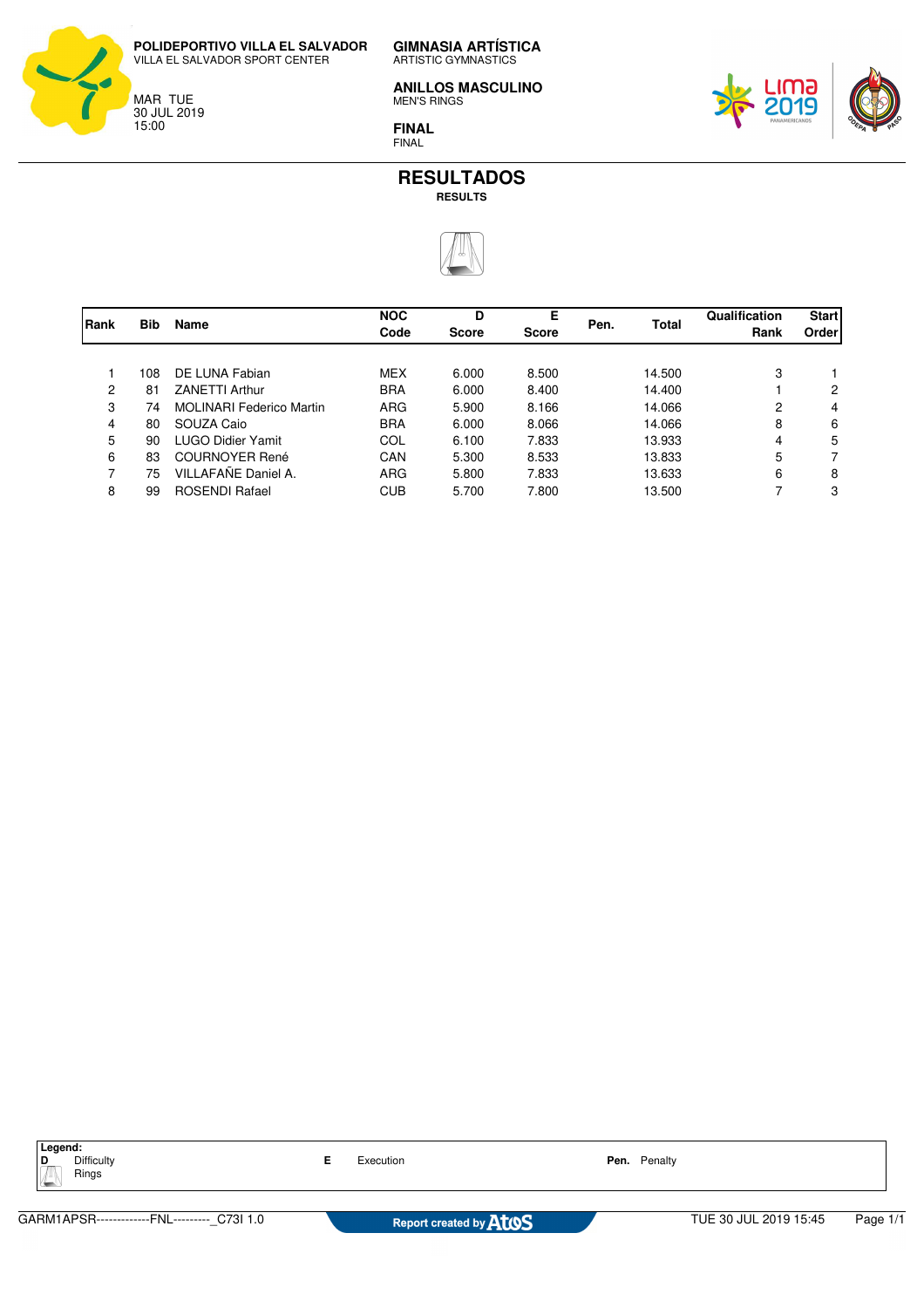

**GIMNASIA ARTÍSTICA** ARTISTIC GYMNASTICS

**SALTO MASCULINO** MEN'S VAULT

**FINAL** FINAL





| Rank           | <b>Bib</b> | Name                   | <b>NOC</b><br>Code | Vault          | D<br><b>Score</b> | Е<br>Score     | Pen.   | Vault<br><b>Score</b> | <b>Total</b> | Qualification<br>Rank | <b>Start</b><br>Order |
|----------------|------------|------------------------|--------------------|----------------|-------------------|----------------|--------|-----------------------|--------------|-----------------------|-----------------------|
|                | 101        | <b>NIN Audrys</b>      | <b>DOM</b>         | $\overline{c}$ | 5.200<br>5.600    | 9.066<br>8.966 |        | 14.266<br>14.566      | 14.416       | $\mathbf{2}$          | 6                     |
| $\overline{2}$ | 104        | VEGA Jorge Alfredo     | <b>GUA</b>         | 2              | 5.600<br>5.200    | 8.933<br>9.133 | $-0.1$ | 14.433<br>14.333      | 14.383       |                       | $\overline{7}$        |
| 3              | 96         | DE LA CRUZ Alejandro   | <b>CUB</b>         | $\overline{2}$ | 5.200<br>4.800    | 9.200<br>9.166 |        | 14.400<br>13.966      | 14.183       | 7                     | 4                     |
| 4              | 108        | DE LUNA Fabian         | <b>MEX</b>         | $\overline{2}$ | 5.200<br>5.200    | 9.166<br>8.800 |        | 14.366<br>14.000      | 14.183       | 5                     | 3                     |
| 5              | 117        | LOPEZ Jose Antonio     | <b>PUR</b>         | $\overline{2}$ | 5.200<br>5.200    | 9.200<br>8.666 |        | 14.400<br>13.866      | 14.133       | 4                     | 5                     |
| 6              | 93         | <b>TORO Jose David</b> | COL                | 2              | 5.200<br>4.800    | 9.033<br>9.033 |        | 14.233<br>13.833      | 14.033       | 6                     | 2                     |
| $\overline{7}$ | 79         | PORTO Luis Guilherme   | <b>BRA</b>         | $\overline{c}$ | 5.200<br>4.800    | 8.500<br>9.100 | $-0.3$ | 13.400<br>13.900      | 13.650       | 3                     |                       |
| 8              | 98         | LERÚ Randy José        | <b>CUB</b>         | 2              | 5.200<br>5.200    | 7.900<br>7.866 |        | 13.100<br>13.066      | 13.083       | 8                     | 8                     |

| Legend:<br>Difficulty<br>D<br>Vault         |  | Execution                                 |  | Pen. Penalty          |          |  |  |
|---------------------------------------------|--|-------------------------------------------|--|-----------------------|----------|--|--|
|                                             |  |                                           |  |                       |          |  |  |
| GARM1APVT-------------FNL--------- C73J 1.0 |  | Report created by <b>AT<sub>10</sub>S</b> |  | WED 31 JUL 2019 13:45 | Page 1/1 |  |  |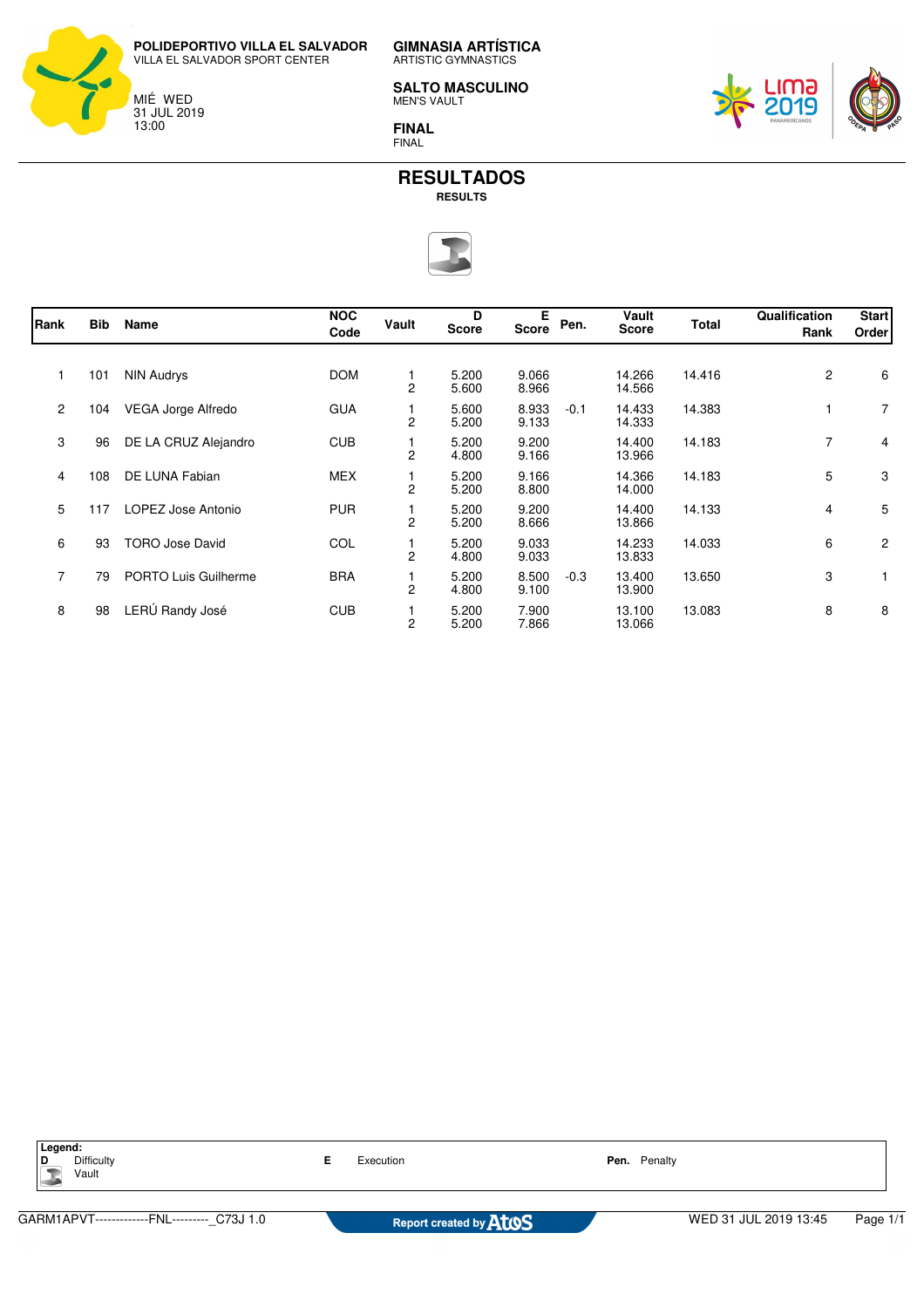

**GIMNASIA ARTÍSTICA** ARTISTIC GYMNASTICS

**BARRAS PARALELAS MASCULINO** MEN'S PARALLEL BARS



**FINAL** FINAL



|      |            | <b>Name</b>                      | <b>NOC</b> | D            | Е            |      |              | Qualification | <b>Start</b> |
|------|------------|----------------------------------|------------|--------------|--------------|------|--------------|---------------|--------------|
| Rank | <b>Bib</b> |                                  | Code       | <b>Score</b> | <b>Score</b> | Pen. | <b>Total</b> | Rank          | Order        |
|      | 109        | NUÑEZ Isaac                      | <b>MEX</b> | 5.900        | 8.533        |      | 14.433       | 2             | 6            |
| 2    | 80         | SOUZA Caio                       | <b>BRA</b> | 6.100        | 8.266        |      | 14.366       |               | 8            |
| 3    | 121        | <b>BOCK Cameron</b>              | <b>USA</b> | 5.900        | 8.133        |      | 14.033       | 4             | 4            |
| 4    | 89         | CALVO Carlos Alberto             | COL        | 5.600        | 8.233        |      | 13.833       | 11            | 3            |
| 5    | 123        | <b>MALONE Brody</b>              | <b>USA</b> | 5.800        | 7.733        |      | 13.533       | 6             |              |
| 6    | 84         | <b>KARSTADT Justin</b>           | CAN        | 5.400        | 7.833        |      | 13.233       | 9             | 2            |
| 7    | 100        | <b>VERGARA Ariam</b>             | <b>CUB</b> | 5.800        | 7.333        |      | 13.133       | 3             | 5            |
| 8    | 77         | <b>BARRETTO Francisco Carlos</b> | <b>BRA</b> | 6.000        | 7.033        |      | 13.033       | 8             |              |

| Legend:<br><b>Difficulty</b><br>D<br>Parallel Bars | Execution                     | Pen. Penalty          |          |
|----------------------------------------------------|-------------------------------|-----------------------|----------|
|                                                    |                               |                       |          |
| GARM1APPB-------------FNL--------- C73I 1.0        | Report created by <b>ATOS</b> | WED 31 JUL 2019 15:02 | Page 1/1 |